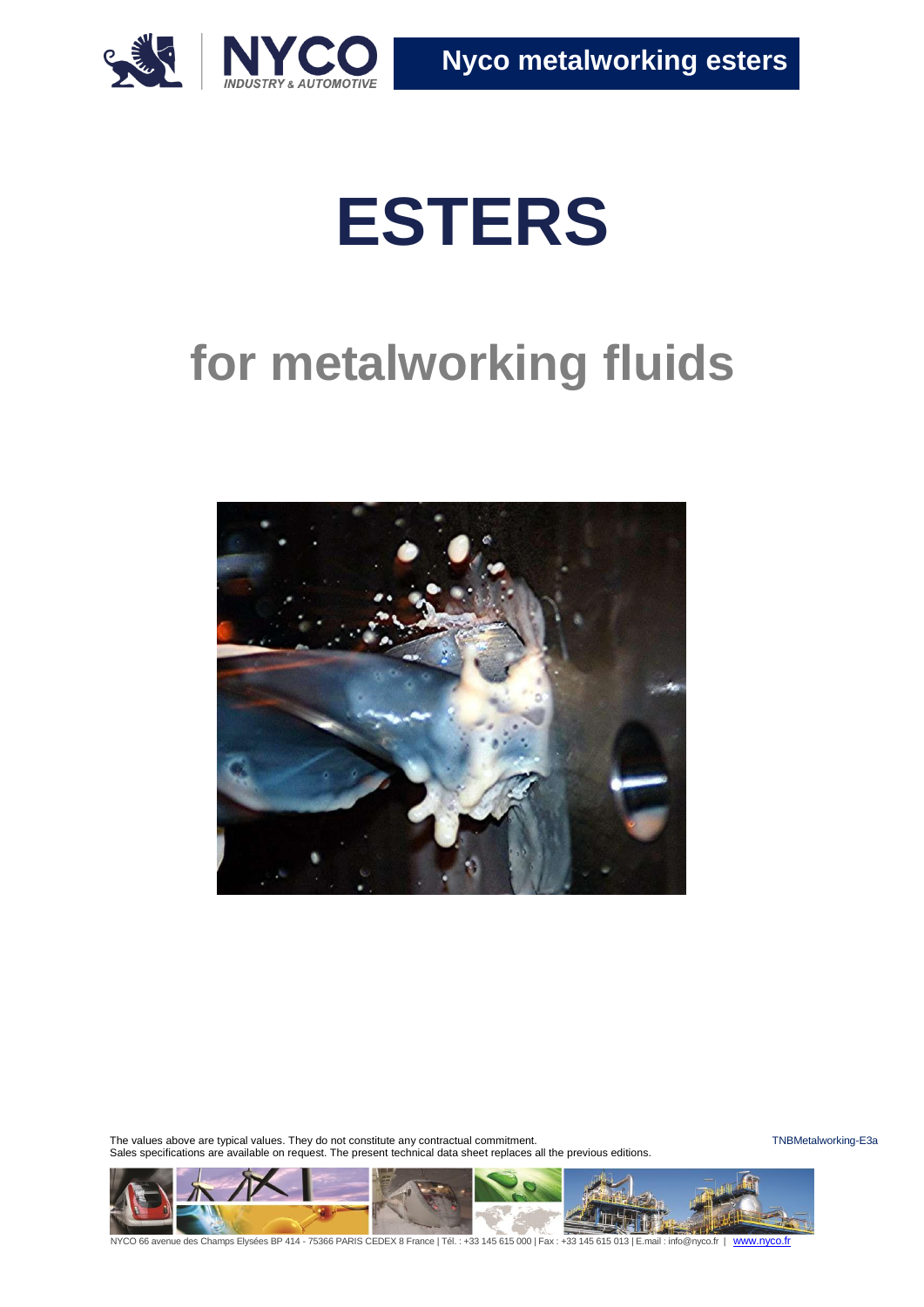

**Nyco offers a wide range of specialty esters for the formulation of performance lubricants. These polar fluids show high surface activity, making them excellent components of metalworking fluids to improve wettability and boost film strength and EP properties.**

**Nyco range of esters for metalworking formulations include mono and di-esters, neopolyol esters, water soluble esters, as well as complex esters, of particular interest in severe operations.**

**Complex esters show some degree of polymerization, imparting outstanding surface activity, lubricating film thickness and EP boosting effect. They are particularly suitable for deformation operation fluids.**

#### *Neat cutting oils*

| <b>Reference</b>                              | Application: replacement of mineral oils, lubricity and wetting improvers                                                                                                                                                                                                                                                             |
|-----------------------------------------------|---------------------------------------------------------------------------------------------------------------------------------------------------------------------------------------------------------------------------------------------------------------------------------------------------------------------------------------|
| Nycobase 8210<br>Nycobase ADE                 | Low viscosity esters (KV40 $\sim$ 8 cSt) with higher flash and fire points than equal<br>viscosity mineral oils. Very good oxidation resistance.                                                                                                                                                                                      |
| Nycobase ADD<br>Nycobase SEH<br>Nycobase 7300 | Low viscosity esters (KV40 $\sim$ 12 cSt) with higher flash and fire points than equal<br>viscosity mineral oils. Very good oxidation resistance.                                                                                                                                                                                     |
| Nycobase 8311<br>Nycobase 7450                | Medium viscosity esters ( $KV40 \sim 20$ cSt).<br>Saturated Neopolyol esters based on medium to short carbon chains. Resistant to<br>oxidation and good wetting properties on metal surfaces. Can be used to improve<br>additive performance and solubility in low polarity base oils (Group III and PAOs).<br>Good biodegradability. |
| Nycobase 4045<br>Nycobase 8851                | High viscosity complex esters with enhanced lubricity and dispersion properties;<br>can be mixed with a mono ester to improve wetting effect.                                                                                                                                                                                         |

The values above are typical values. They do not constitute any contractual commitment. The values are the must be must be a strategy of the values are typical values. The values are typical values. They do not constitute Sales specifications are available on request. The present technical data sheet replaces all the previous editions.

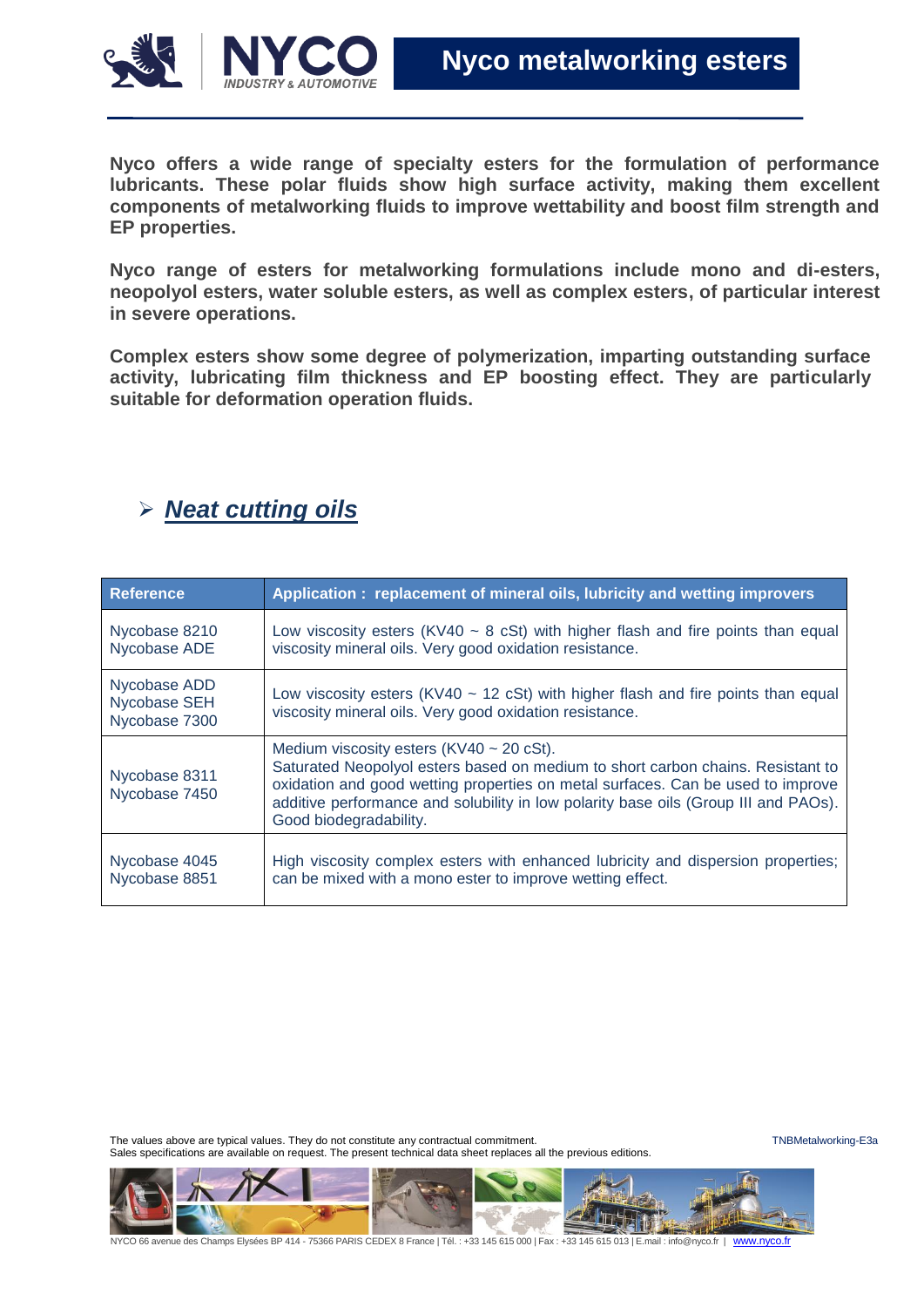

## *Application : Synthetic fluids*

| <b>Reference</b> | Application: alternative to PAGs in synthetic fluids, improved lubricity                                                                    |
|------------------|---------------------------------------------------------------------------------------------------------------------------------------------|
| Nycobase 618     | Water soluble complex ester - Good compatibility with hard water and enhanced<br>anti-wear behaviour thanks to long carbon chain structure. |





The values above are typical values. They do not constitute any contractual commitment. The values are the must be must be a strategy of the values above are typical values. They do not constitute any contractual commitmen Sales specifications are available on request. The present technical data sheet replaces all the previous editions.

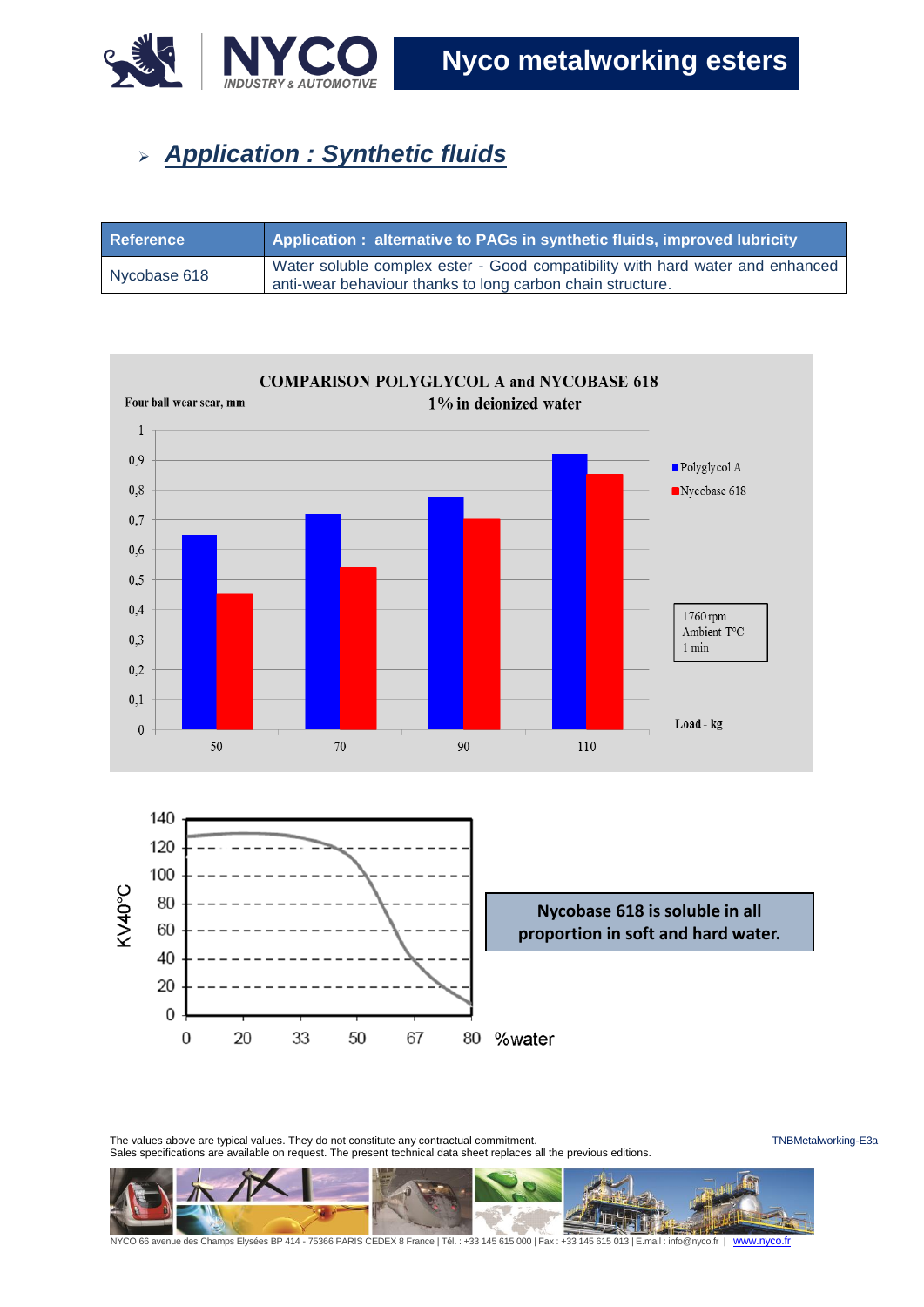

**The below graphs show comparisons between boosting effect of TMPTO, polymeric ester A, and Nycobase 4045 or 8851 complex esters, in a fully formulated neat oil.**





The values above are typical values. They do not constitute any contractual commitment. The values are the must be must be a strategied working-E3a Sales specifications are available on request. The present technical data sheet replaces all the previous editions.

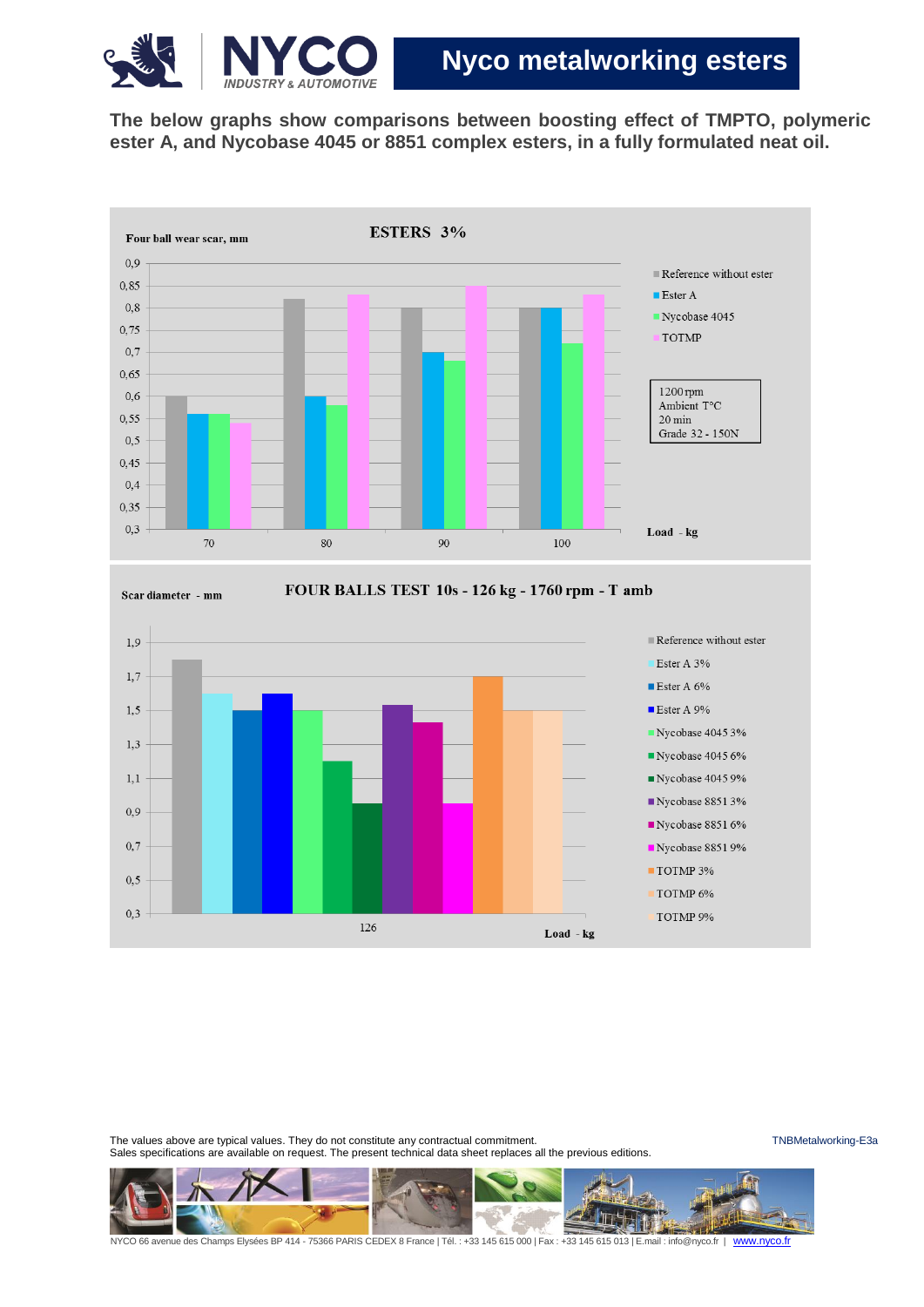

## *Application : Semi synthetic fluids and Emulsions*

| <b>Reference</b>                             | Application : lubricity and antiwear additives in micro and macro emulsions                                                                                       |
|----------------------------------------------|-------------------------------------------------------------------------------------------------------------------------------------------------------------------|
| Nycobase ADT<br>Nycobase ADD<br>Nycobase SEH | Easily emulsifiable diesters in replacement of mineral oils; enhanced hydrolytic<br>stability and some foam limiting properties thanks to the branched structure. |
| Nycobase 8311                                | Saturated esters as a substitute for sunflower and rapeseed oil or TMP trioleate                                                                                  |
| Nycobase 7300                                | with better oxidation resistance.                                                                                                                                 |
| Nycobase 4045                                | High viscosity complex esters with enhanced lubricity and dispersion properties;                                                                                  |
| Nycobase 8851                                | can be mixed with a mono ester to improve wetting effect.                                                                                                         |

#### *Application : Deformation*

| Reference     | Application: improvement of surface aspect in deformation and fine blanking<br>operations                   |  |  |  |  |  |  |  |  |  |  |
|---------------|-------------------------------------------------------------------------------------------------------------|--|--|--|--|--|--|--|--|--|--|
| Nycobase 3608 | High molecular weight di-ester with good wetting and lubricity properties (KV100 ~<br>100 cSt               |  |  |  |  |  |  |  |  |  |  |
| Nycobase 4045 | Complex ester with good compatibility with mineral oils $(KV40 \sim 400 \text{ cSt})$                       |  |  |  |  |  |  |  |  |  |  |
| Nycobase 8851 | Same as NB 4045 with higher degree of saturation when low iodine value is<br>critical (KV40 $\sim$ 500 cSt) |  |  |  |  |  |  |  |  |  |  |
| Nycobase 8898 | Same as NB 8851 with higher viscosity (KV40 $\sim$ 1200 cSt)                                                |  |  |  |  |  |  |  |  |  |  |
| Nycobase 6001 | Same as NB 4045 with a very high viscosity (KV40 $\sim$ 10 000 cSt)                                         |  |  |  |  |  |  |  |  |  |  |

The values above are typical values. They do not constitute any contractual commitment. The values are the must be the TNBMetalworking-E3a Sales specifications are available on request. The present technical data sheet replaces all the previous editions.

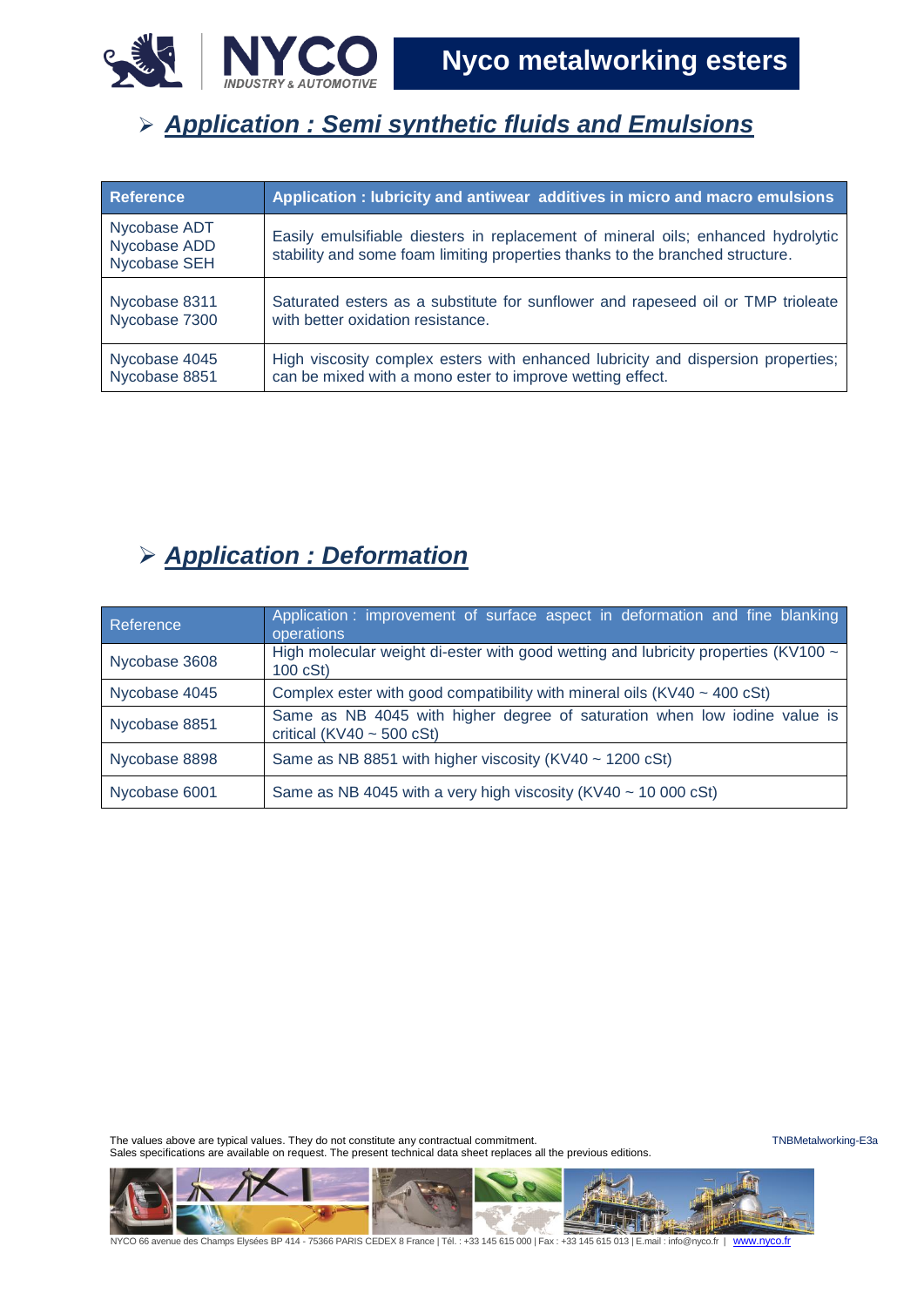

## *Main features of Nyco esters for metalworking applications*

| <b>Ester</b>         | Wetting    | <b>Detergency</b>         | <b>EP-AW boost</b> | <b>Mechanical</b><br><b>Resistance</b> | <b>Film</b><br><b>Thickness</b> | <b>Solvency</b> |
|----------------------|------------|---------------------------|--------------------|----------------------------------------|---------------------------------|-----------------|
| Nycobase 618         | XX         | X                         |                    | X                                      |                                 | XX              |
| Nycobase 8110        | <b>XXX</b> | XX                        |                    |                                        |                                 | XX              |
| Nycobase 8210        | <b>XXX</b> | <b>XX</b>                 |                    |                                        |                                 | <b>XX</b>       |
| Nycobase 9108        | <b>XXX</b> | XX                        |                    |                                        |                                 | XX              |
| Nycobase 7100        | <b>XXX</b> | <b>XX</b>                 |                    |                                        |                                 | <b>XX</b>       |
| Nycobase ADT - ADD   | <b>XX</b>  | $\boldsymbol{\mathsf{x}}$ |                    | $\boldsymbol{\mathsf{x}}$              |                                 | X               |
| Nycobase SEH - ADE   | XX         | X                         |                    | $\boldsymbol{\mathsf{x}}$              |                                 | XX              |
| Nycobase 7300        | <b>XX</b>  | $\mathbf x$               |                    | $\mathbf x$                            |                                 | <b>XX</b>       |
| Nycobase 7450        | X          |                           |                    | XX                                     | <b>XX</b>                       | $\mathbf{x}$    |
| Nycobase 8311        | X          |                           |                    | <b>XX</b>                              | <b>XX</b>                       | X               |
| Nycobase 4045 - 8851 |            |                           | <b>XXX</b>         | <b>XXX</b>                             | <b>XXX</b>                      |                 |
| Nycobase 8898 - 6001 |            |                           | XX                 | <b>XXX</b>                             | <b>XXX</b>                      |                 |

#### *Selection guidelines*

| <b>Esters</b>        | <b>Neat</b><br>cutting    | <b>Neat</b><br><b>Deformation</b> | <b>Emulsions</b> | <b>Synthetics</b> | Vanishing<br><b>oils</b>  | <b>Prelubes</b>  | <b>MQL</b>                |
|----------------------|---------------------------|-----------------------------------|------------------|-------------------|---------------------------|------------------|---------------------------|
| Nycobase 618         |                           |                                   | $\mathbf{x}$     | <b>XXX</b>        |                           |                  |                           |
| Nycobase 8110        | $\mathbf{x}$              | $\mathbf{x}$                      | $\mathbf{x}$     |                   | $\mathbf{x}$              | $\mathbf{x}$     | $\mathbf{x}$              |
| Nycobase 8210        | $\boldsymbol{\mathsf{x}}$ | $\boldsymbol{\mathsf{x}}$         | $\boldsymbol{x}$ |                   | $\mathbf x$               | $\boldsymbol{x}$ | $\boldsymbol{x}$          |
| Nycobase 9108        | X                         | $\mathbf{x}$                      | $\mathbf{x}$     |                   | $\boldsymbol{\mathsf{x}}$ | $\mathbf{x}$     | $\mathbf{x}$              |
| Nycobase 7100        | $\mathbf x$               |                                   |                  |                   | X                         |                  |                           |
| Nycobase ADT - ADD   | <b>XX</b>                 |                                   | <b>XX</b>        |                   |                           |                  |                           |
| Nycobase SEH - ADE   | <b>XX</b>                 | $\mathbf{x}$                      | <b>XX</b>        |                   | $\mathbf{x}$              | $\mathbf{x}$     | $\boldsymbol{\mathsf{x}}$ |
| Nycobase 7300        | <b>XX</b>                 | $\mathbf{x}$                      | <b>XX</b>        |                   | $\mathbf x$               |                  |                           |
| Nycobase 7450        | <b>XX</b>                 | $\mathbf{x}$                      |                  |                   | $\boldsymbol{\mathsf{x}}$ |                  |                           |
| Nycobase 8311        | <b>XXX</b>                | XX                                | XX               |                   | XX                        | XX               | <b>XXX</b>                |
| Nycobase 4045 - 8851 | <b>XX</b>                 | <b>XXX</b>                        | <b>XX</b>        |                   | <b>XX</b>                 | <b>XX</b>        | <b>XXX</b>                |
| Nycobase 8898 - 6001 | <b>XX</b>                 | <b>XXX</b>                        |                  |                   | <b>XX</b>                 | <b>XX</b>        | $\boldsymbol{\mathsf{x}}$ |

| Typical %                                         | Water<br><b>Neat</b><br><b>Neat</b><br>Synthetics*<br>soluble*<br><b>Deformation</b><br>cutting |           | Vanishing<br><b>oils</b> | <b>Prelubes</b> | <b>MQL</b> |          |     |
|---------------------------------------------------|-------------------------------------------------------------------------------------------------|-----------|--------------------------|-----------------|------------|----------|-----|
| Typical ester % depending<br>on performance level | $2 - 10$                                                                                        | $10 - 50$ | $5 - 70$                 | $0 - 20$        | $2 - 25$   | $2 - 10$ | 100 |

The values above are typical values. They do not constitute any contractual commitment. The values above are typical values. They do not constitute any contractual commitment. Sales specifications are available on request. The present technical data sheet replaces all the previous editions.